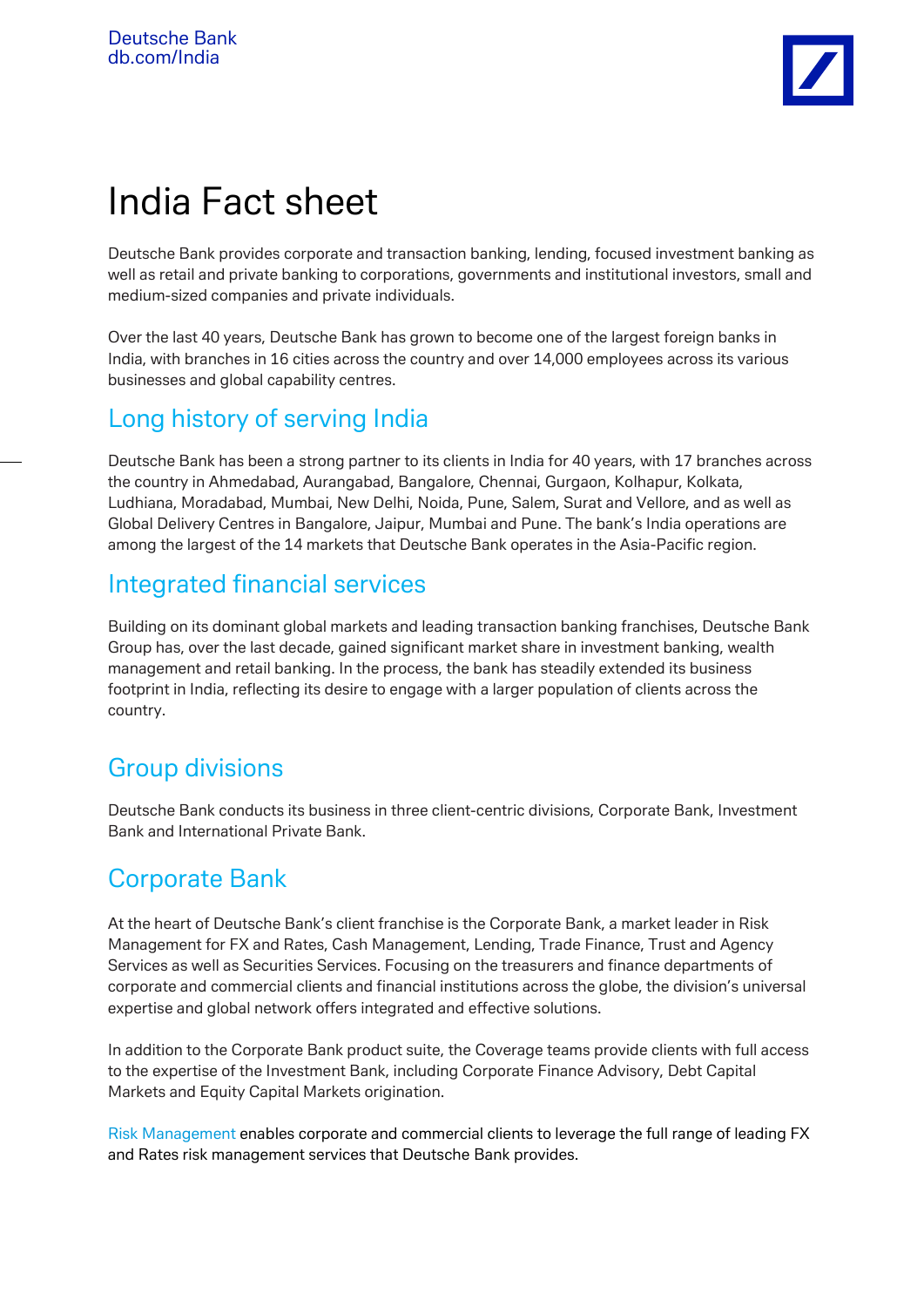

Cash Management leverages its strengths in state-of-the-art technology, innovative end-to-end solutions and local expertise. Deutsche Bank is one of the leading cash management providers in India, offering accounts, payables, receivables and liquidity management to corporates and financial institutions.

Trade Finance offers clients innovative, structured and risk-mitigating product solutions by combining the advantages of an extensive range of international trade products. This enables clients to seamlessly manage their commercial trade transactions.

Trust & Agency Services delivers a wide range of Agency and Fiduciary services to Capital Markets instruments including Corporate Debt, Structured Finance, Project Financing, Syndicated Loans, Escrow and Document Custody. It also provides a full range of Depositary Bank services to global issuers, investors and brokers.

Securities Services is India's largest and most experienced provider of custody and fund administration services, catering to both domestic and foreign investors. The business is present in various forums across regulators, exchanges and other market infrastructures, such as Central Depositaries, Clearing Counterparties.

As part of its market advocacy efforts to articulate the voice of clients to regulators and government bodies, the Corporate Bank in India is part of the following committees

SEBI Risk Management Review Committee HR Khan Committee for review of FPI Regulations SEBI working group on Transfers, Valuations and Accounting related matters SEBI working group on Interoperability of Clearing Corporations Advisory Committee of the Clearing Corporations of both Stock Exchanges BSE & NSE Advisory Committee of CDSL Central Depository Services Limited

#### Investment Bank

The Investment Bank focuses on its traditional strengths in Financing, M&A Advisory, Fixed Income and Currencies. The Financing business is a leader in debt capital markets, leveraged finance, structured finance, asset backed securities and commercial real estate. The global fixed income offering has a leading FX platform with focused rates and flow credit capabilities to support global corporate and institutional clients.

The coverage teams provide strategic solutions to clients on their financing requirements and capital market activities. They comprise multi-product generalists, as well as product specialists who are responsible for the delivery of product solutions to local and international clients.

Fixed Income & Currencies brings together a top-ranked institutional sales force, world-class research with trading and structuring expertise in Foreign Exchange, Rates, Credit Trading, Structured Finance and Emerging Markets Debt.

Deutsche Bank is a primary dealer in the fixed income market for underwriting Government of India auctions as well as a leading provider of access to foreign investors. It is one of the most active foreign banks in India in the structured credit, distressed financing, real estate financing and high-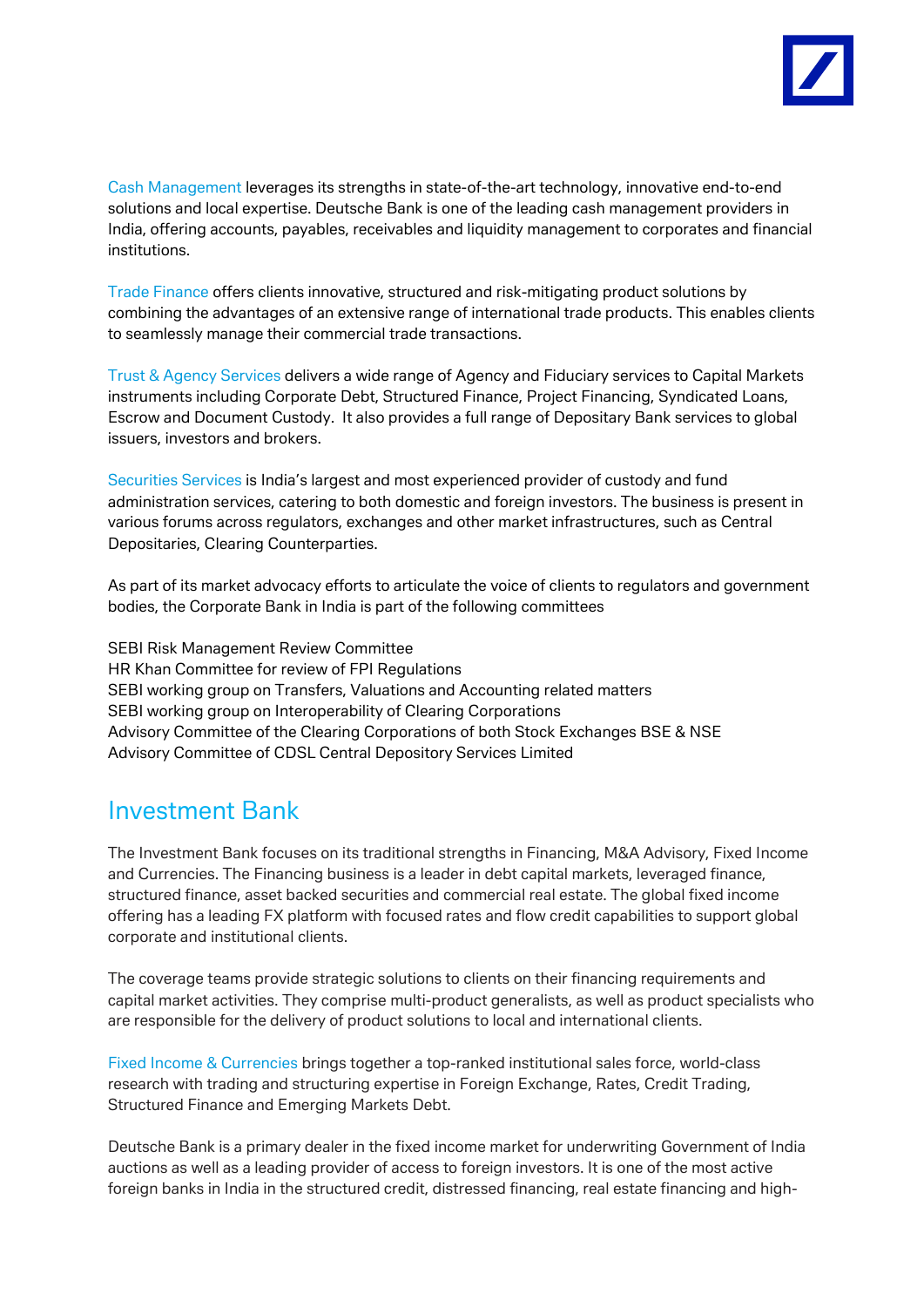

grade credit space. The bank provides Indian corporates with bespoke financing solutions in both, rupee and foreign currencies. It pioneered India's first distressed debt financing for a large corporate – a deal which helped the client resume operations within two months and one that has become a benchmark for the industry.

Deutsche Bank also led financial sponsor-backed and corporate real-estate lending deals despite the prevailing low credit ratings of the sector, providing an alternate funding avenue for real estate companies in India.

The Asia Local Markets trading business brings together the market-leading Foreign Exchange (FX), Rates, Listed Derivatives, and Markets Electronic Trading (MET) businesses.

### International Private Bank

The International Private Bank focuses on private customers across all segments as well as smaller business clients. It provides expertise in Wealth Management and Private and Commercial Banking.

Private and Commercial Business is the retail franchise of Deutsche Bank in India, with a geographic footprint of 17 Branches in 16 cities. It provides full-fledged banking, lending, wealth and trade propositions to over 180,000 clients. The division has recently upgraded its core banking platform and gone live on Unified Payments Interface (UPI) platform. In a short time since its launch, the award-winning mobile application, MyBank, has recorded a 45% digitally active client base.

Deutsche Bank Wealth Management is one of the leading wealth management outfits among foreign banks in India with AUM in excess of USD2bn. Catering to the investment, banking and credit needs of ultra-high-net-worth individuals, corporates and trusts, it provides bespoke and innovative solutions to meet clients' complex requirements. The Wealth Management team comprises experienced Relationship Managers who work along with a team of specialists in Investment Advisory, Lending, Products and Account Management to offer a holistic and comprehensive platform for clients. Being in one of the fastest growing economies in the world, this division is well placed to meet the wealth creation needs of the increasing number of ultra-high networth and high net-worth individuals in the country.

# Global Capability Centres

The bank's capability centres offer a range of services to the bank's global businesses and infrastructure functions.

### Deutsche India Pvt. Ltd.

(Formerly known as DBOI Global Services Pvt. Ltd.)

Established in 2006, Deutsche India leverage the country's talented and well-qualified workforce in supporting the bank across its global business divisions as well as infrastructure functions like Operations, Technology, Finance, Risk, Legal and HR. The division is a microcosm of the bank enabled by its 'front-to-back' working model with over 11,000 employees strategically placed in Mumbai, Pune,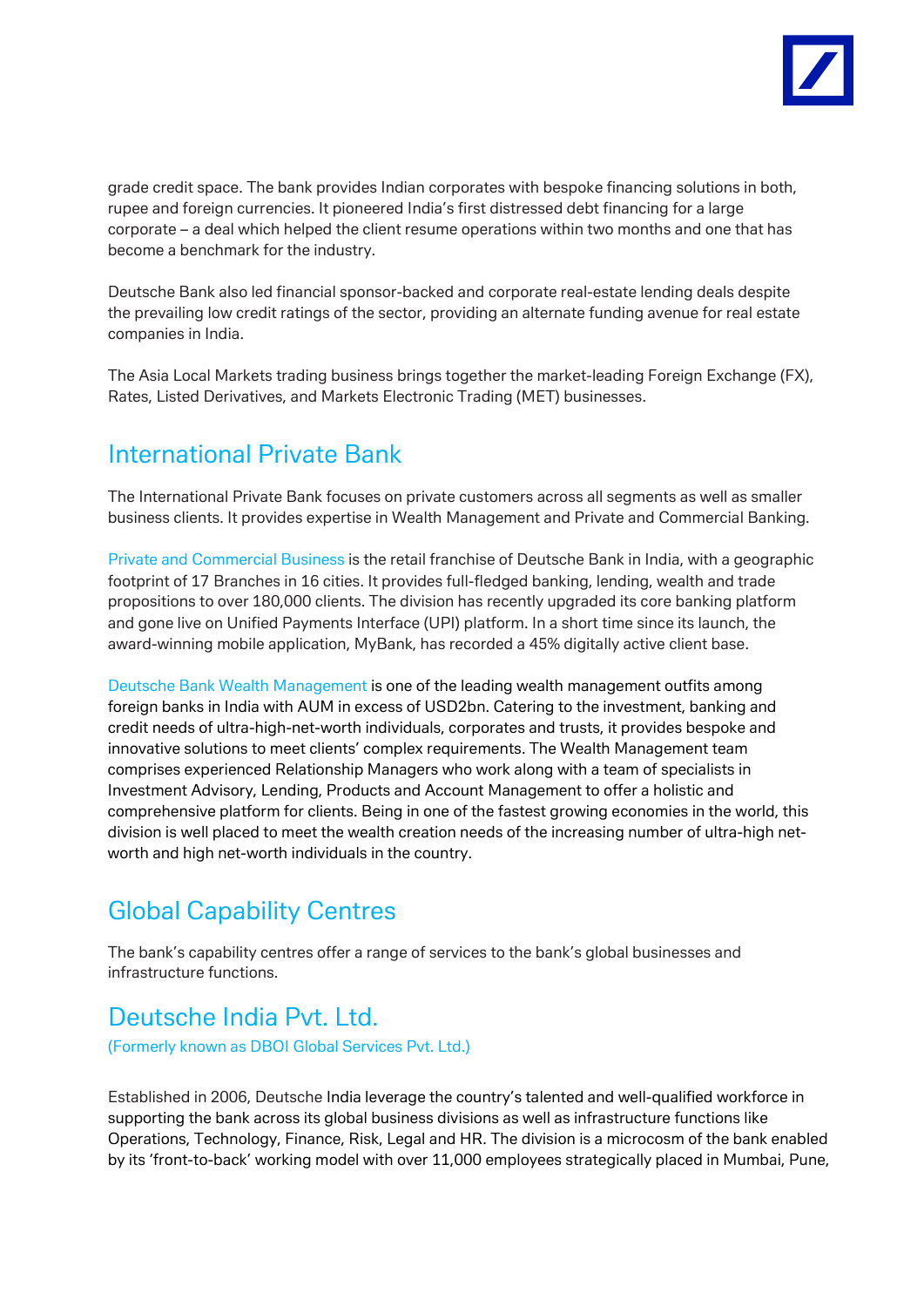

Bangalore and Jaipur. It focuses on achieving a superior delivery and client experience through business engineering and developing globally deployable service delivery frameworks.

### DB Centre

Operated in Mumbai by Deutsche CIB Centre India Pvt. Ltd, DB Centre provides offshore frontoffice services to the bank's various business divisions around the globe. Close to 1,200 professionals perform cutting-edge modelling, quantitative analytics, extensive structuring and research, to deliver innovative financial solutions to international clients.

## Corporate Social Responsibility

Deutsche Bank acts to enable communities and economies to prosper. In India, the bank applies its global corporate social responsibility (CSR) strategy to the most relevant local concerns through the pillars of *Born to Be*, *Made for Good* and *In the Community*. The bank works with likeminded partners to achieve common goals for the betterment of society and people. Employees too play an active part in transforming communities, through the *Plus You* programme.

In 2021, the bank's CSR programme in India supported over 410,000 beneficiaries (including more than 210,000 for Covid-19 relief) through numerous projects under its various pillars;

#### *Born to Be*

Over 10,000 children and youth received access to quality education, nutritious meals, and timely corrective healthcare needs.

#### *In the Community*

Over 400,000 people received access to clean drinking water, watershed management, and access to primary healthcare.

#### *Made for Good*

The bank supported over 200 women in social entrepreneurial ventures and helped non-profits scale up.

#### *Plus You*

One in eight employees – over 1,700 - devoted a total of 10,500 hours, which is equivalent to more than 1,300 work days. Employees also contributed INR 10,000,000 to charities.

#### Art

The Bank is also a committed supporter of the arts, culture and heritage. The Deutsche Bank collection, considered to be the world's largest corporate art collection, includes 60,000 works on paper, mainly drawings, photographs and prints that can be seen in our offices around the globe. From this, over 250 Indian and international masterpieces of modernist art are on view at Deutsche Bank's offices in Mumbai. The Indian part of the collection represents activity from major art centres throughout the country, with a good deal of emphasis on young and emerging talent. Deutsche Bank has also led a heritage conservation project for the restoration and maintenance of the erstwhile Tata Palace in Mumbai which now serve as the bank's office.